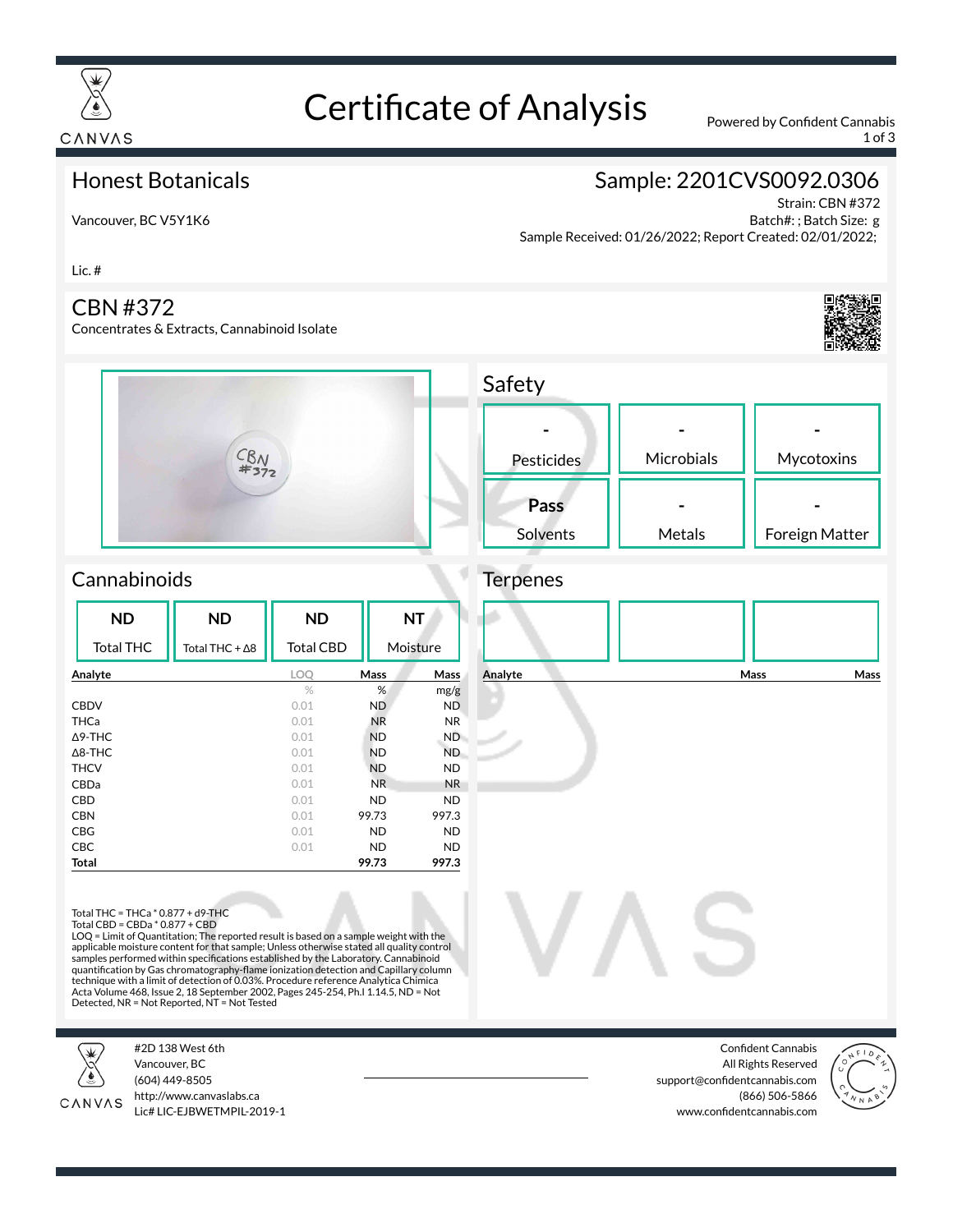

# Certificate of Analysis Powered by Confident Cannabis

2 of 3

Strain: CBN #372 Batch#: ; Batch Size: g

### Honest Botanicals

## Sample: 2201CVS0092.0306

Sample Received: 01/26/2022; Report Created: 02/01/2022;

Vancouver, BC V5Y1K6

Lic. #

#### CBN #372

Concentrates & Extracts, Cannabinoid Isolate



|                                                |                       | Microbials<br>Analyte                                                                                                                                                                                                                                                                                                                                                                                                                                                                             | Limit                                                                                                                                                                              | Mass                                                                                                 | <b>Status</b>                                                |
|------------------------------------------------|-----------------------|---------------------------------------------------------------------------------------------------------------------------------------------------------------------------------------------------------------------------------------------------------------------------------------------------------------------------------------------------------------------------------------------------------------------------------------------------------------------------------------------------|------------------------------------------------------------------------------------------------------------------------------------------------------------------------------------|------------------------------------------------------------------------------------------------------|--------------------------------------------------------------|
| <b>Heavy Metals</b><br>Analyte<br>LOQ<br>Limit | <b>Status</b><br>Mass | <b>Residual Solvents</b>                                                                                                                                                                                                                                                                                                                                                                                                                                                                          |                                                                                                                                                                                    |                                                                                                      | Pass                                                         |
|                                                |                       | Analyte                                                                                                                                                                                                                                                                                                                                                                                                                                                                                           | LOQ<br>Limit                                                                                                                                                                       |                                                                                                      | Mass Status                                                  |
|                                                |                       | Acetone<br>Ethanol<br>Heptane<br>Isobutane<br>Isopropanol<br>n-Butane<br>n-Hexane<br>n-Pentane                                                                                                                                                                                                                                                                                                                                                                                                    | PPM<br>PPM<br>1.000<br>5000.000<br>1.000<br>5000.000<br>5000.000<br>1.000<br>1.000<br>5000.000<br>5000.000<br>1.000<br>1.000<br>5000.000<br>1.000<br>5000.000<br>1.000<br>5000.000 | PPM<br><b>ND</b><br><b>ND</b><br>ND<br><b>ND</b><br><b>ND</b><br><b>ND</b><br><b>ND</b><br><b>ND</b> | Pass<br>Pass<br>Pass<br>Pass<br>Pass<br>Pass<br>Pass<br>Pass |
|                                                |                       | LOQ = Limit of Quantitation; The reported result is based on a sample weight with the<br>applicable moisture content for that sample; Unless otherwise stated all quality control<br>samples performed within specifications established by the Laboratory. Residual Solvents<br>determination method by gas chromatographic headspace analysis, with a detection limit<br>of 1-10 ppm. Procedure reference AOAC Method 2019.002; U.S.P, ND = Not Detected, NR<br>= Not Reported, NT = Not Tested |                                                                                                                                                                                    |                                                                                                      |                                                              |



CANVAS

Vancouver, BC (604) 449-8505 http://www.canvaslabs.ca Lic# LIC-EJBWETMPIL-2019-1

Confident Cannabis All Rights Reserved support@confidentcannabis.com (866) 506-5866 www.confidentcannabis.com